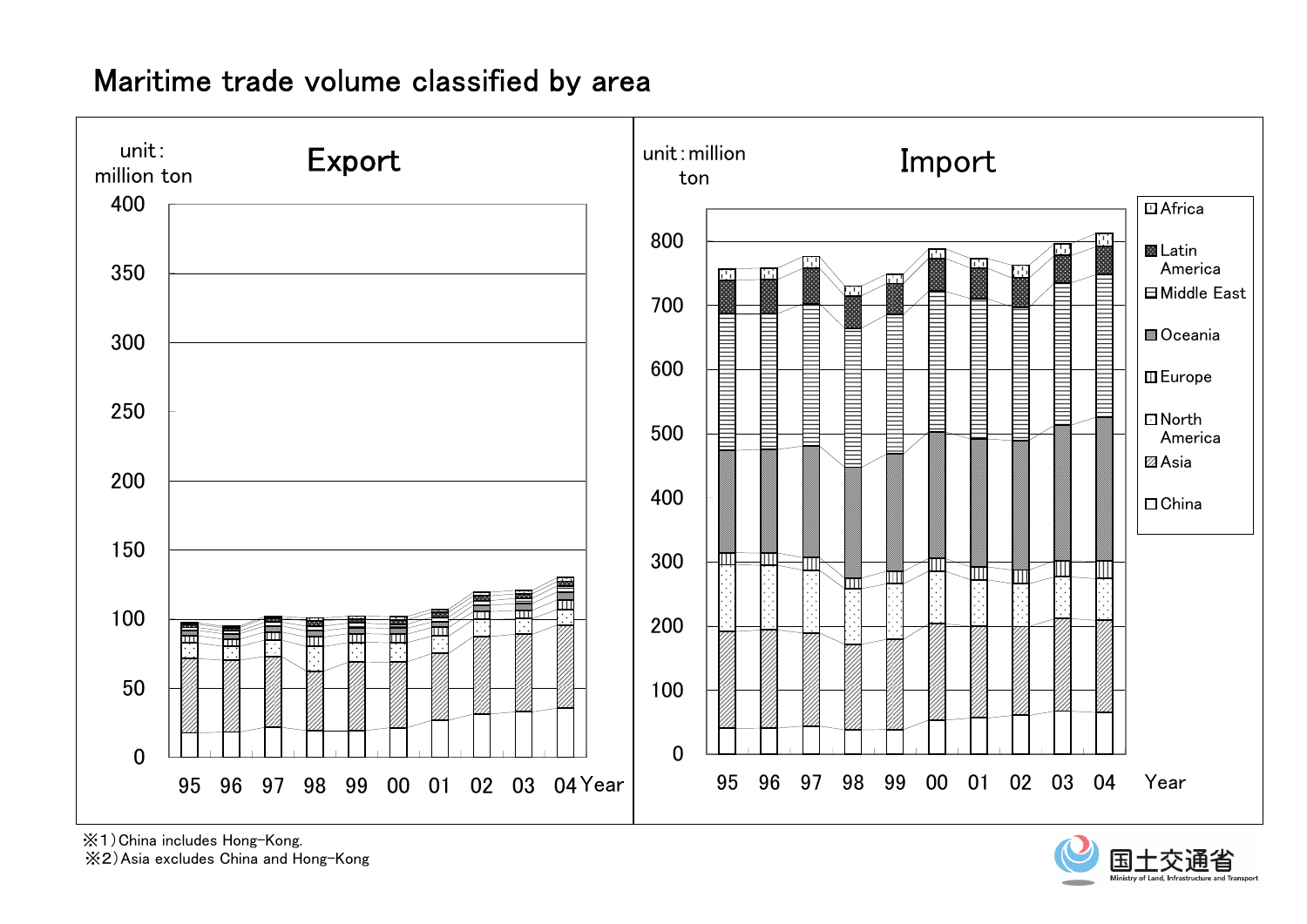# Maritime transport volume and loading shares classified by Japanese-flagged and chartered foreign vessel

## (1)Export



○Provided by Maritime Bureau, Ministry of Land, Infrastructure and Transport, Japan

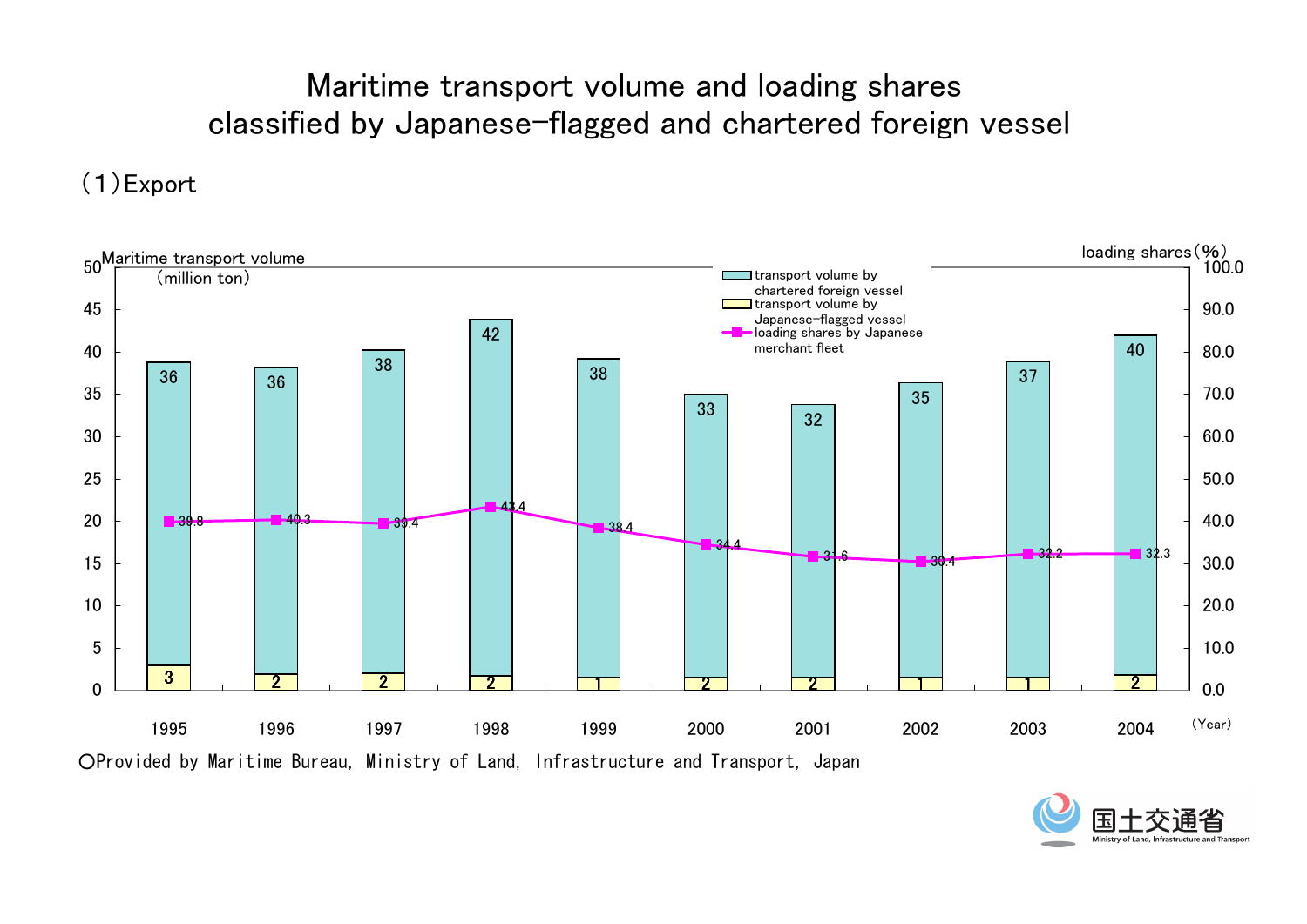# Maritime transport volume and loading shares classified by Japanese-flagged and chartered foreign vessel

## (2)Import



○Provided by Maritime Bureau, Ministry of Land, Infrastructure and Transport, Japan

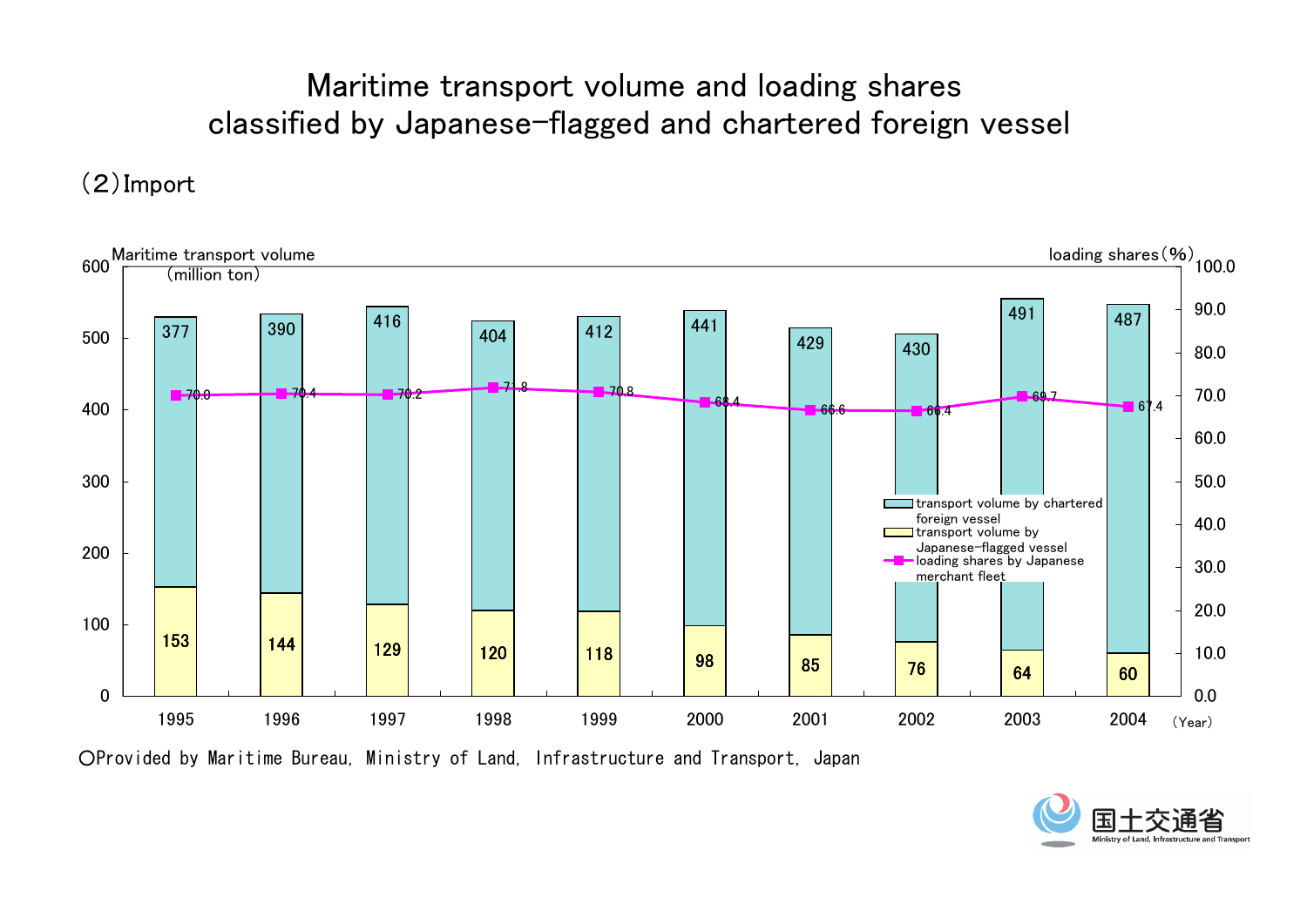### The present condition and the policy of maintenance

### about Japanese-flagged vessel

#### Transition of the Japanese merchant fleet

(Unit:1,000 tons)

| Year  | Japanese-flagged vessel |               |                    | Chartered foreign vessels |               |                    | Total                  |               |                    |
|-------|-------------------------|---------------|--------------------|---------------------------|---------------|--------------------|------------------------|---------------|--------------------|
|       | Number<br>οf<br>vessel  | Gross<br>tons | Deadweight<br>tons | Number<br>οf<br>vessel    | Gross<br>tons | Deadweight<br>tons | Number<br>оf<br>vessel | Gross<br>tons | Deadweight<br>tons |
| 1972  | 1,580                   | 27, 933       | 46, 817            | 655                       | 12, 575       | 22, 234            | 2, 235                 | 40, 508       | 69,051             |
| 1978  | 1, 204                  | 33,030        | 57, 272            | 1,290                     | 32, 288       | 59, 568            | 2, 494                 | 65, 318       | 116,840            |
| 1980  | 1, 176                  | 34, 240       | 59,073             | 1,329                     | 30, 987       | 56, 132            | 2,505                  | 65, 227       | 115, 205           |
| 1990  | 449                     | 20, 406       | 33, 163            | 1,543                     | 36, 910       | 58,036             | 1,992                  | 57, 316       | 91, 200            |
| 1995. | 218                     | 13,849        | 21,683             | 1,781                     | 50, 514       | 77,056             | 1,999                  | 64, 363       | 98, 739            |
| 2000  | 134                     | 10,098        | 14, 384            | 1,905                     | 59,040        | 88, 144            | 2,039                  | 69, 138       | 102, 527           |
| 2001  | 117                     | 8,746         | 11,994             | 1,983                     | 63, 420       | 95, 678            | 2,100                  | 72, 166       | 107, 673           |
| 2002  | 110                     | 8,303         | 11, 281            | 1,878                     | 61, 482       | 90, 578            | 1,988                  | 69, 785       | 101, 859           |
| 2003  | 103                     | 7,999         | 10,814             | 1,770                     | 60, 974       | 90, 782            | 1,873                  | 68, 973       | 191, 597           |
| 2004  | 99                      | 7,569         | 9,944              | 1,797                     | 62, 967       | 93, 319            | 1,896                  | 70,536        | 103, 263           |

1.The object of vessels is over 2,000 gross-tons.

2.Figures are in the middle of each year.

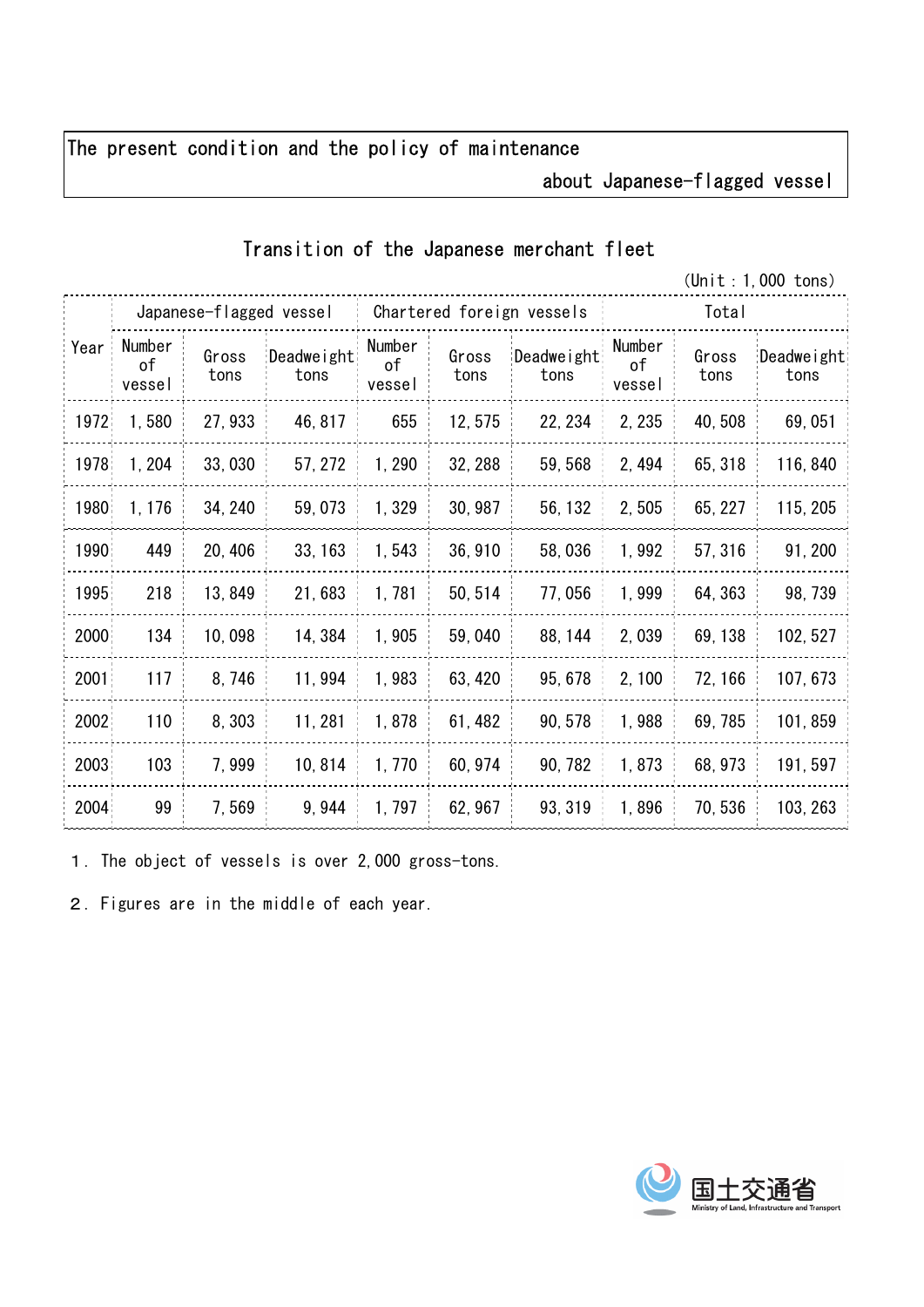

### Profit and loss of Japanese major oceangoing shipping companies

※These aren't consolidated account.

※The number of companies in this table has decreased by M&A.

1985~1988:6 companies, 1989~1997:5 companies, 1998:4 companies, 1999~:3 companies



income